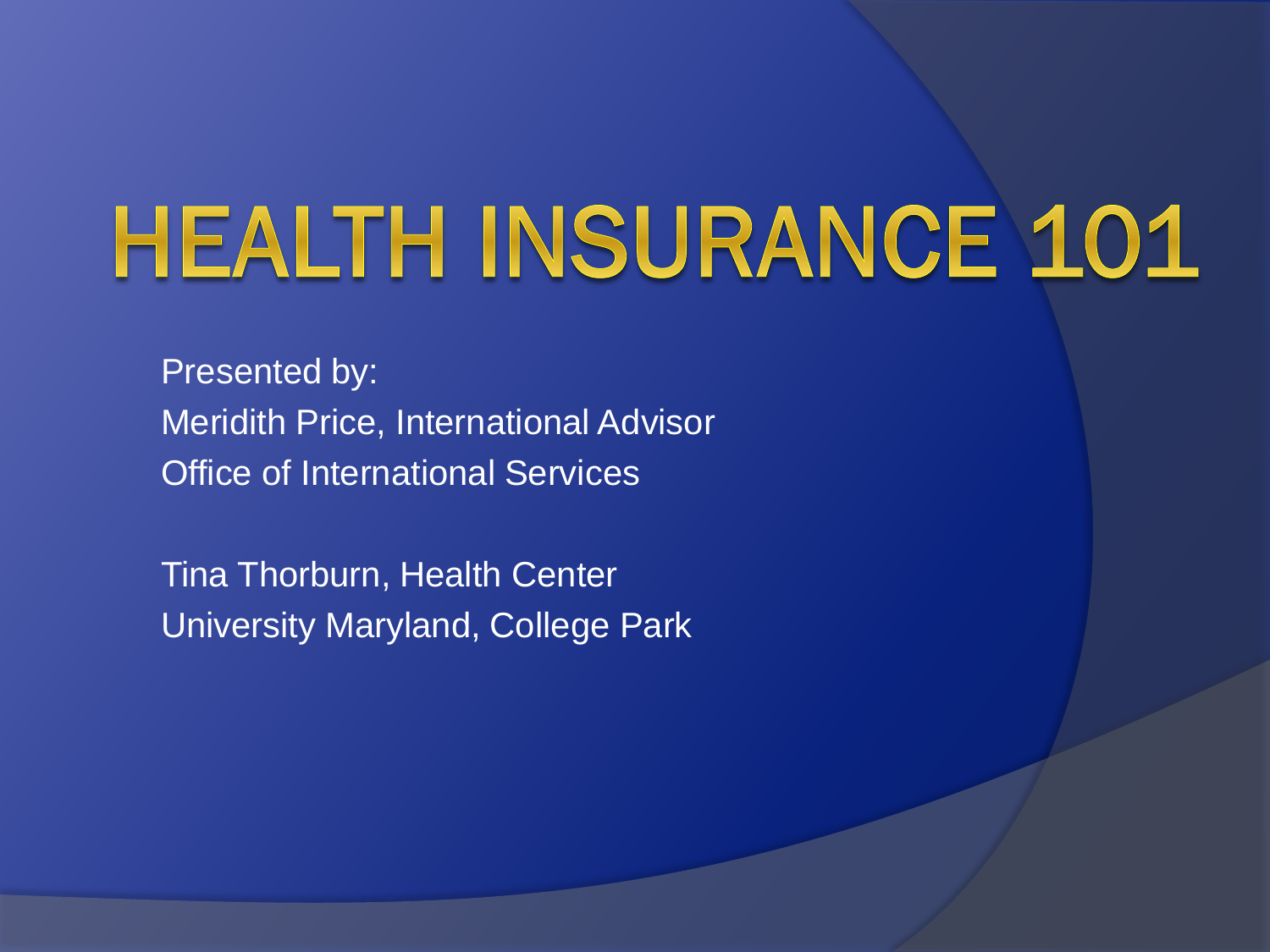### Health Insurance 101

**Purpose of today's presentation:**

- *Understanding health insurance is difficult.*
- *UMCP OIS developed this presentation to provide a general overview of health insurance plans.*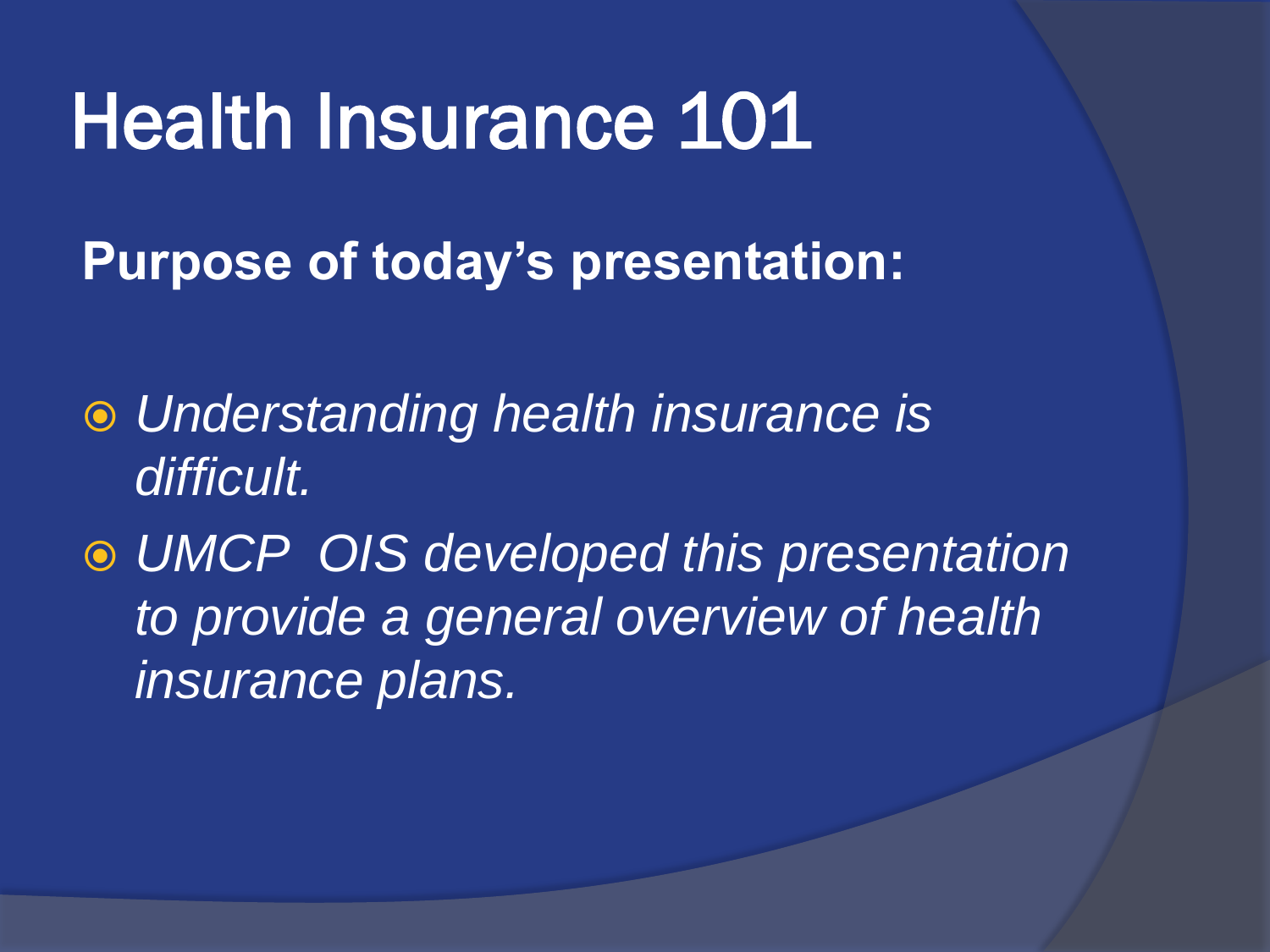## Health Insurance 101

#### *Why do you need health insurance in the U.S.?*

•In the U.S., unlike most of the world, health insurance is privatized

•Seeking medical treatment for illnesses or accidents would be very expensive without health insurance •Health insurance offsets the cost of doctor bills, surgery,

hospital, laboratory and x-ray fees, and pharmacy costs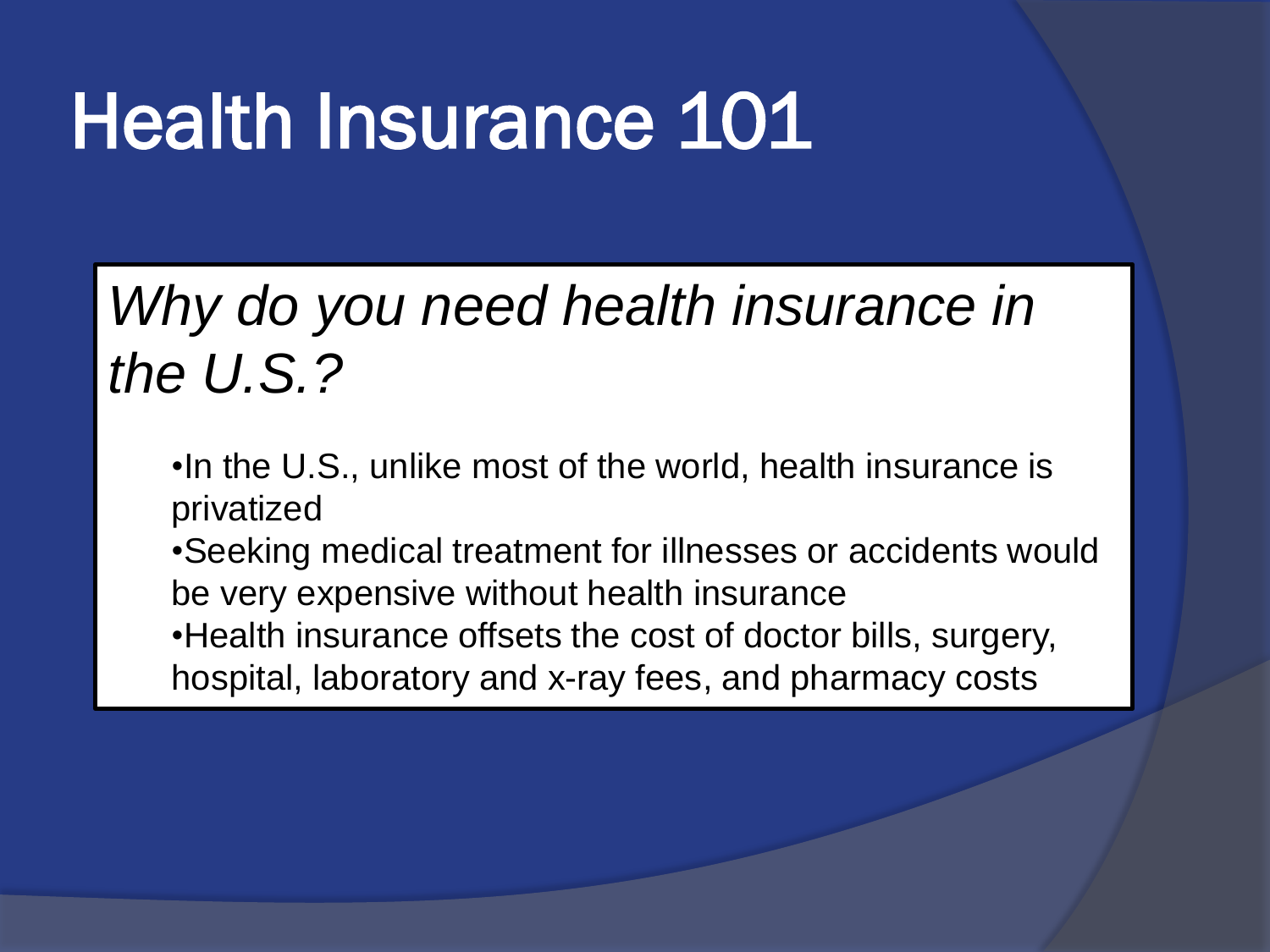## Health Insurance 101

In addition to health insurance, you may also purchase policies for

- Dental insurance
- Vision insurance
- Veterinary insurance!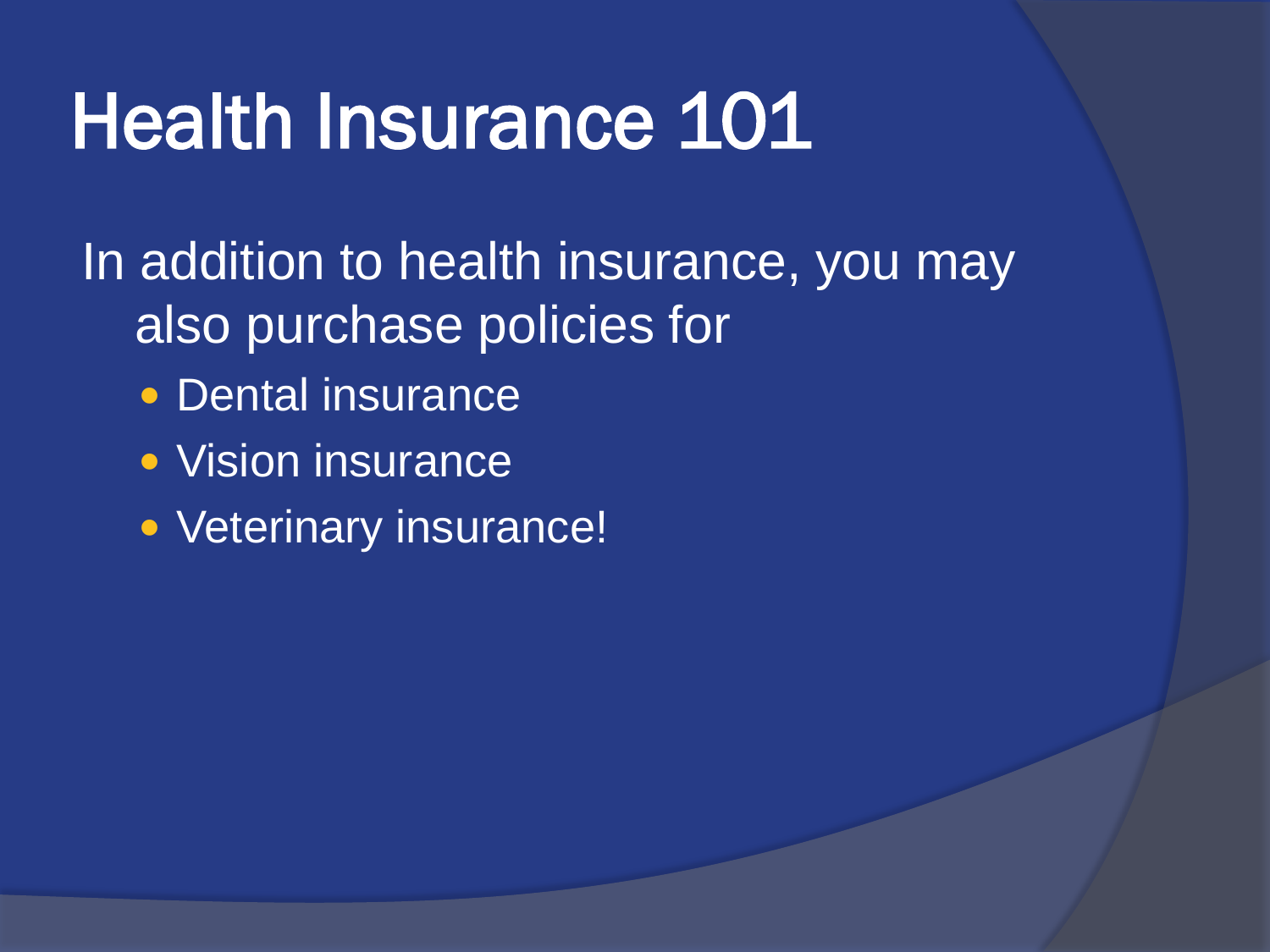### Some basic facts

- **Healthcare costs continue to increase.**
- Even with insurance, consumers are asked to pay a larger amount of healthcare costs.
- 40% of US citizens are uninsured
- o One of the largest age groups uninsured is young people between the ages of 20 and 29
- Health care reform is currently underway in the United States. Visit [www.healthcare.gov](http://www.healthcare.gov/) for more information.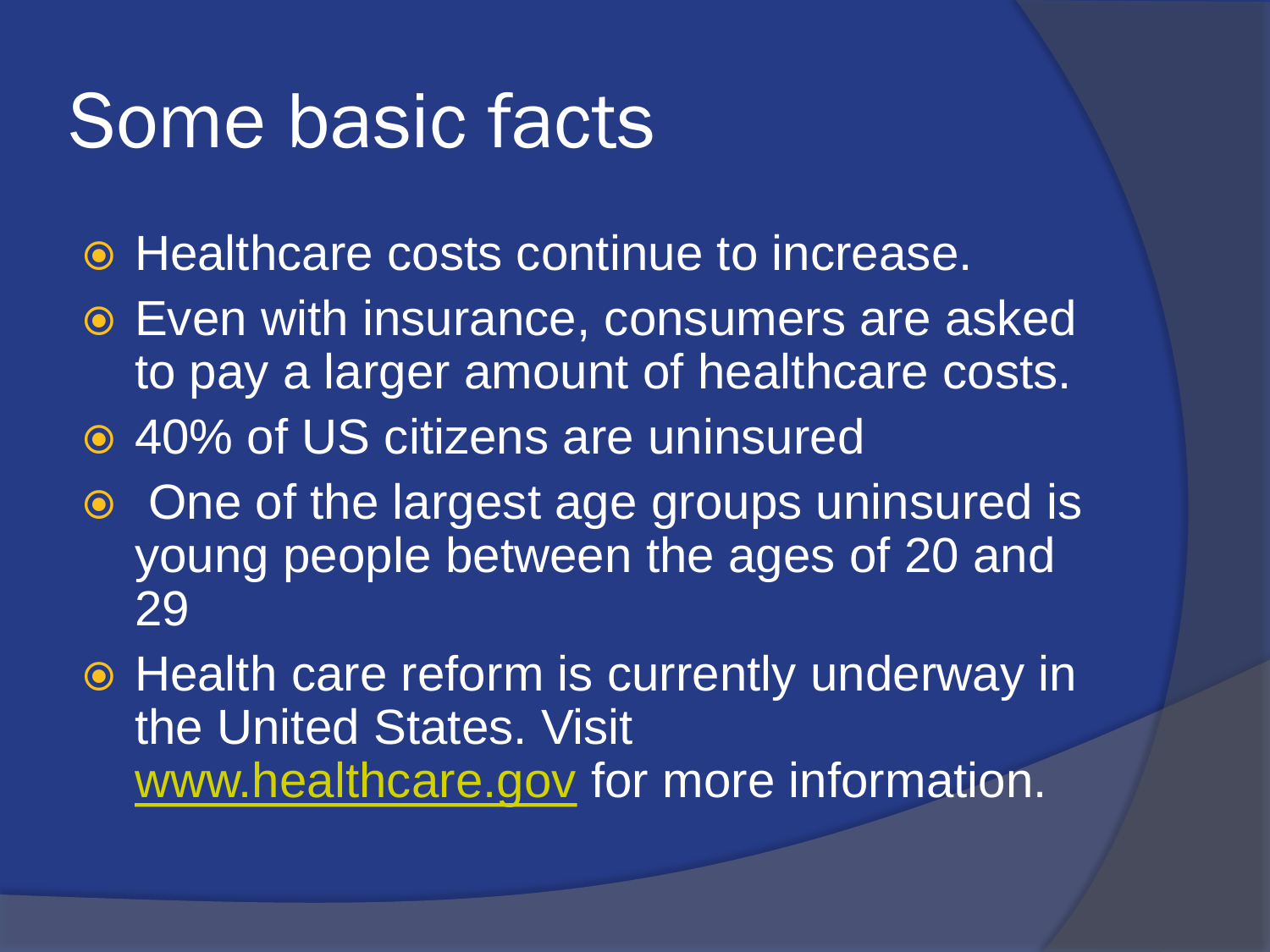#### Sample Healthcare Cost for Common Injury Soccer Injury (with Mild Concussion)

 Physician 186.00 Laboratory 156.00 ● CAT Scan 1,444.00 ■ X-ray 461.00 Emergency Room 359.00 Physician (Urgent Care) 186.00 Physician (Hospital) 410.00 Radiologist 282.00 **Grand total of 3,604.00**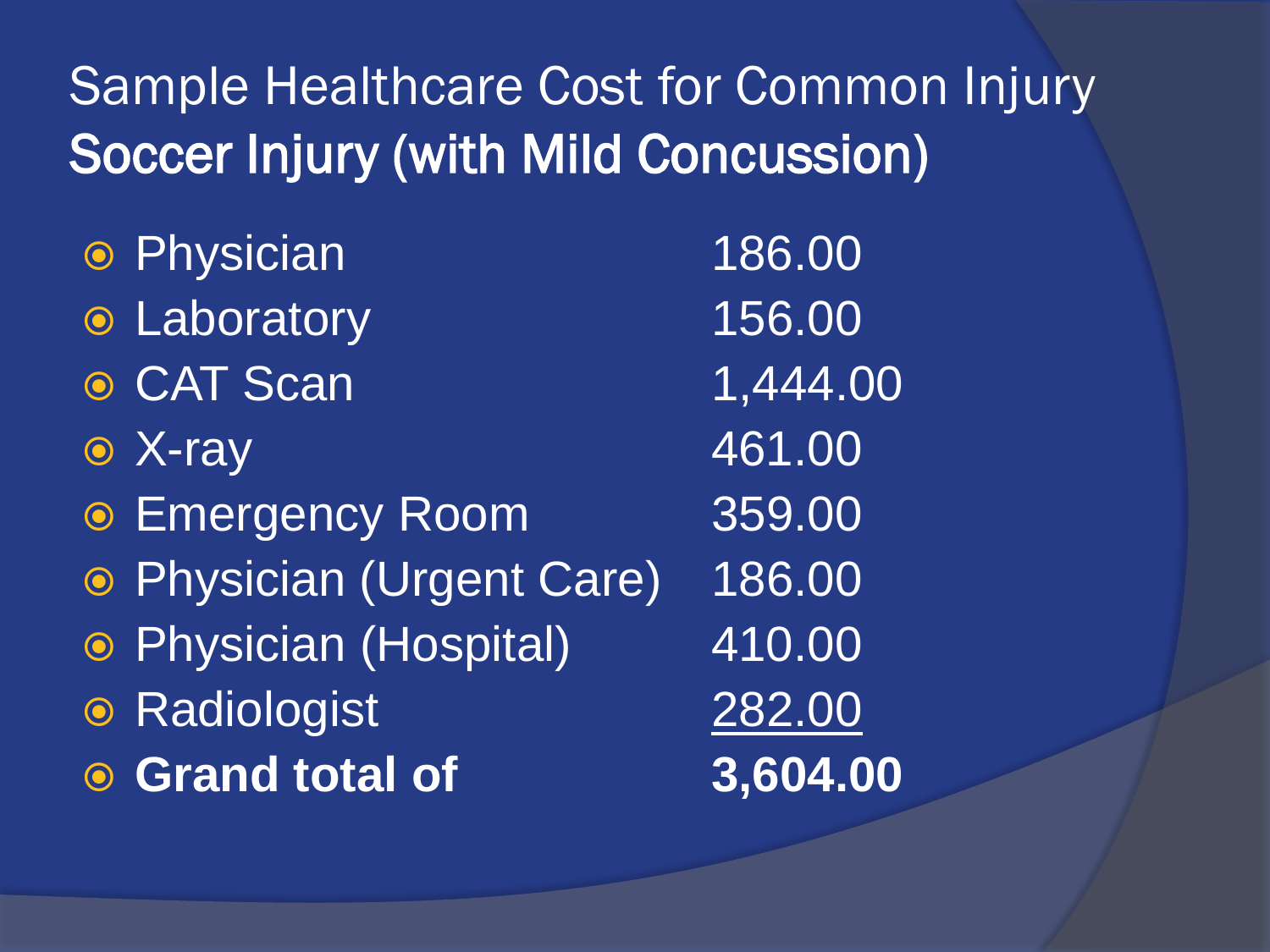#### Sample Healthcare Cost: Common Illness Sinus Infection

 Physician 186.00 • Prescription anti-biotic 75.00 **Grand total of 261.00**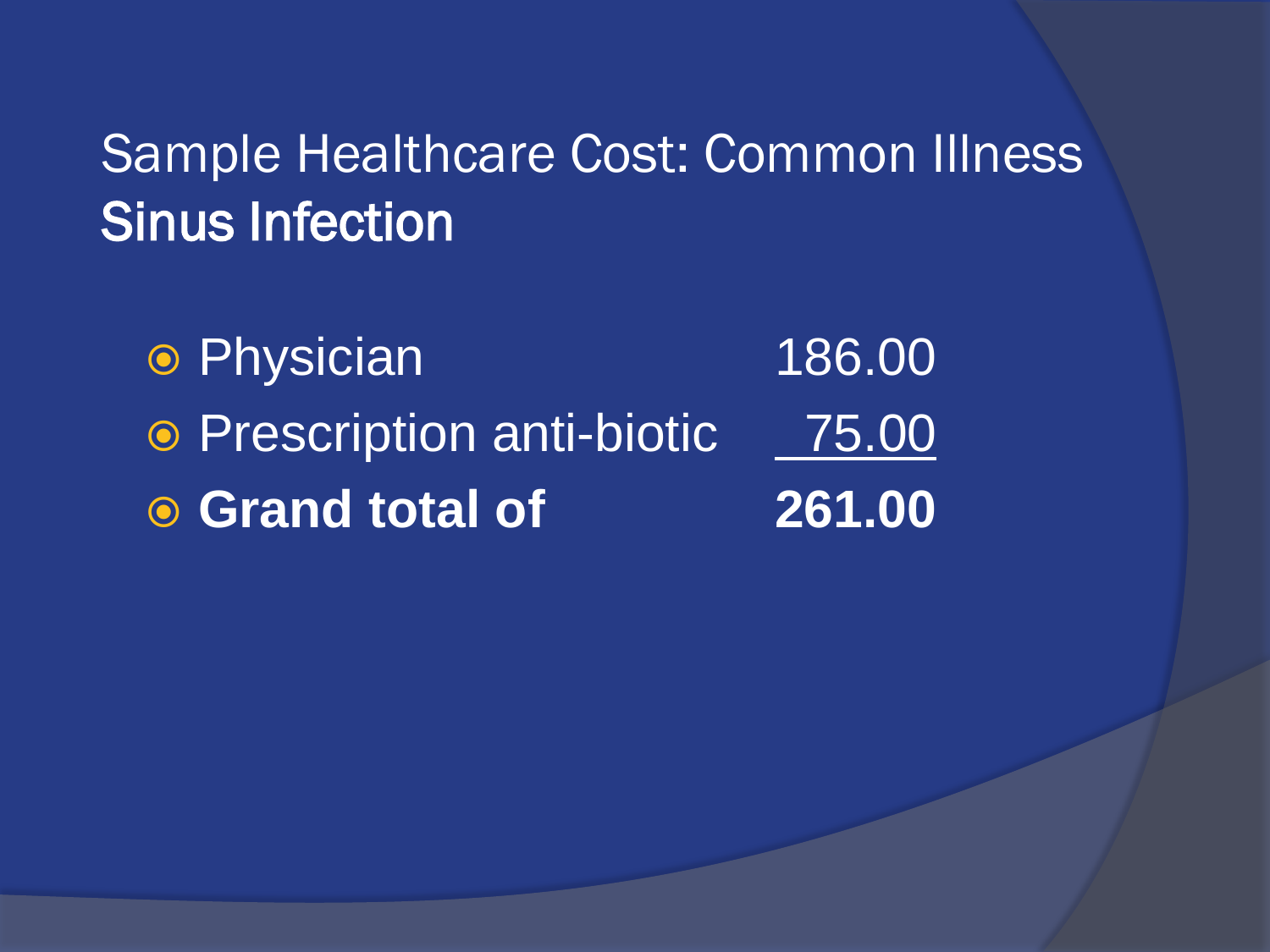### Risk is covered

- **Risk of illness and injury is a part of life.**
- **■** Risk of financial loss due to healthcare costs is a part of life in the United States.
- $\odot$  Health insurance developed as a way to "share the risk."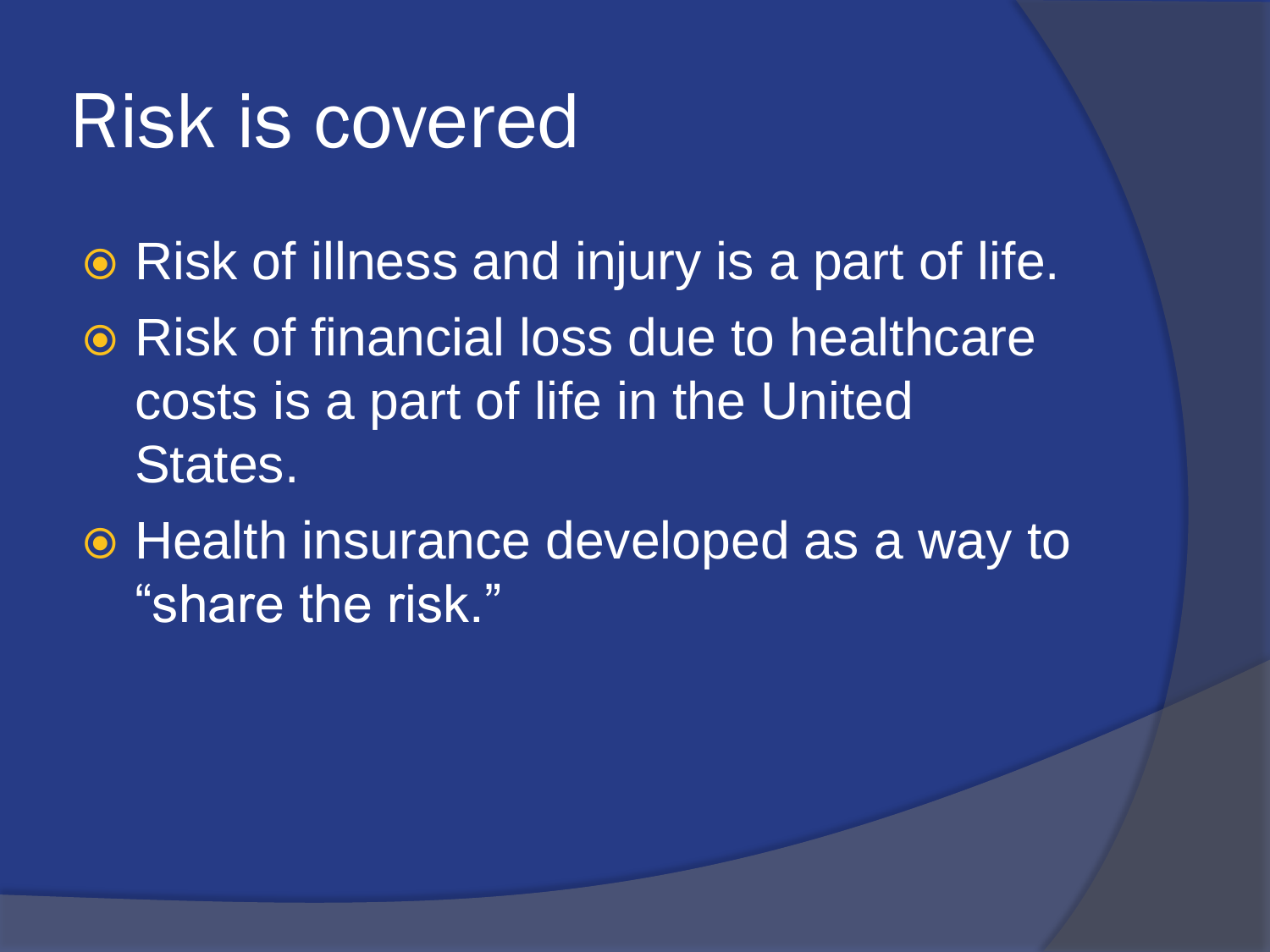## **How can insurance companies afford to pay healthcare costs?**

- They pick groups to insure which are statistically healthy.
- They set limitations on *coverage*.
- They negotiate with *healthcare providers* to discount their charges.
- They charge the consumer *premiums*, *deductibles*, and *co-pays*.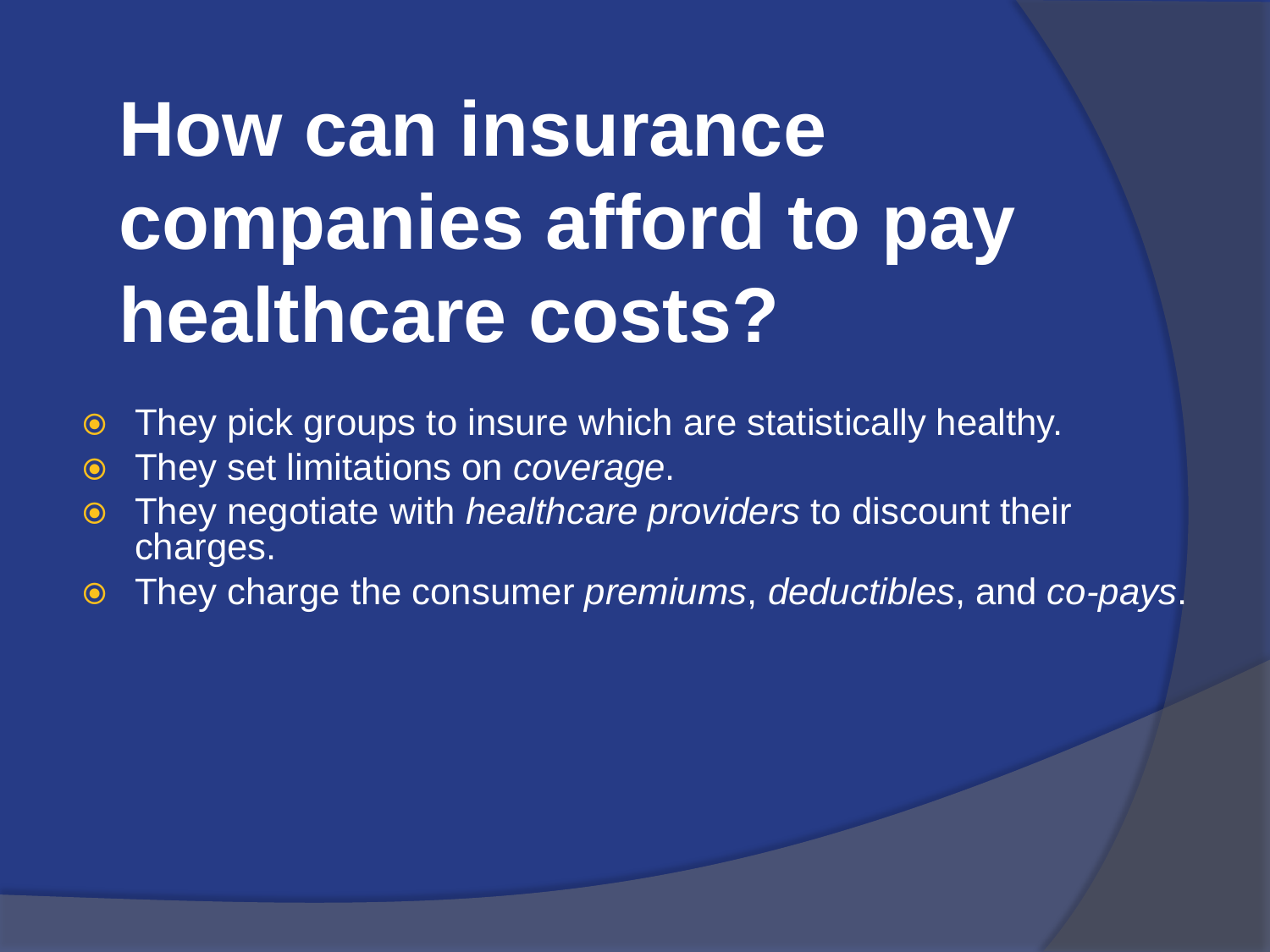## Vocabulary

- Deductible
- Co-pay
- **◎ Premium**
- Pre-existing condition
- **Out of pocket** expense
- **•** Schedule of benefits
- Provider and subscriber
- ⊙ HMO
- ⊙ PPO
- Point-of-Service
- o In-network provider vs. out-of-network provider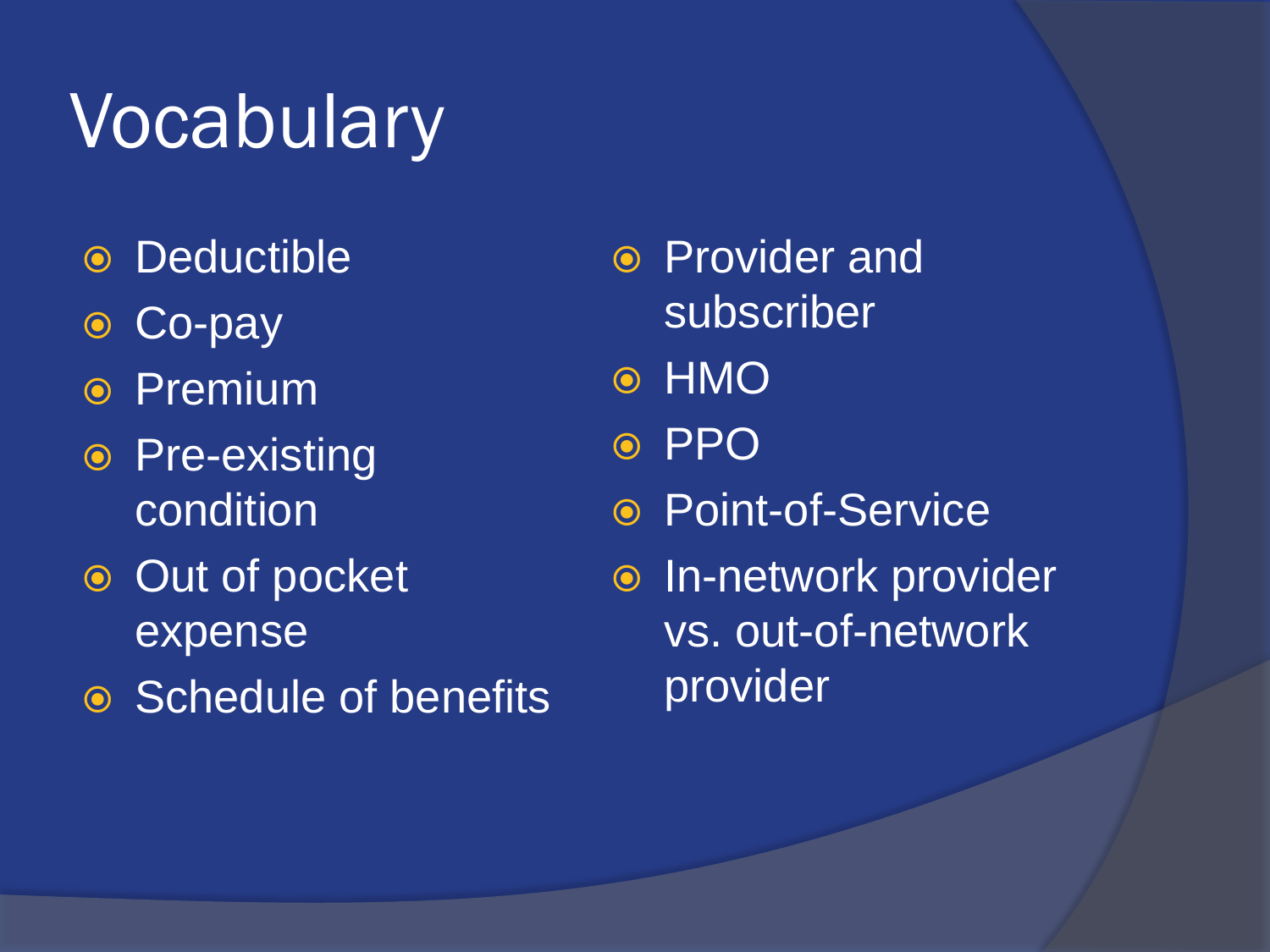### **Deductible**

#### The amount you pay before your insurance starts to pay.

#### In general, the higher your deductible, the lower the premium.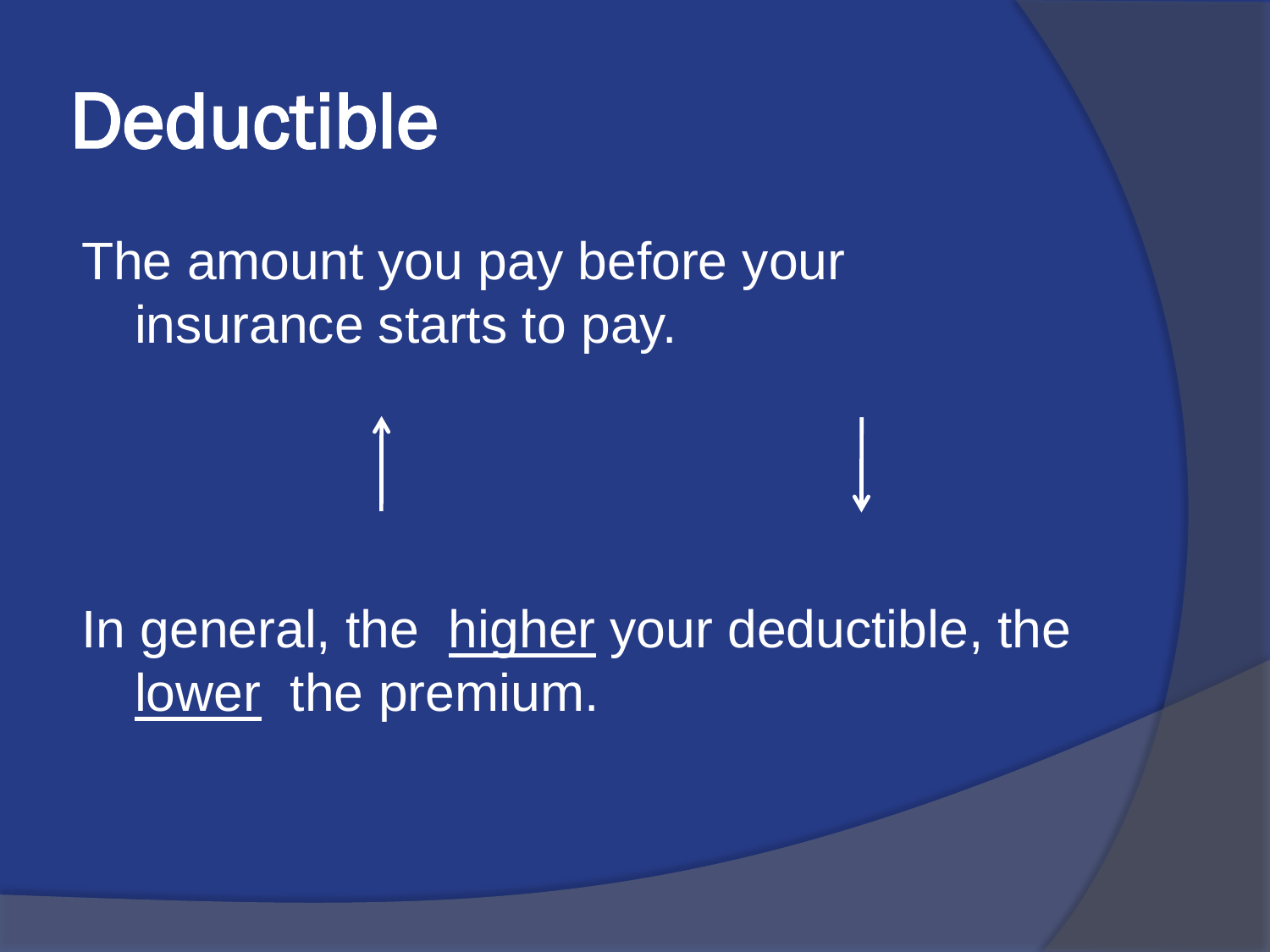

A fixed amount the subscriber pays at the time of service (when you go to the doctor).

The amount may differ depending on the type of doctor you visit (general practitioner vs. specialist)

There are co-pays for doctor's as well as for prescription medications. **Co pay**



■ You Pay

**Insurance** pays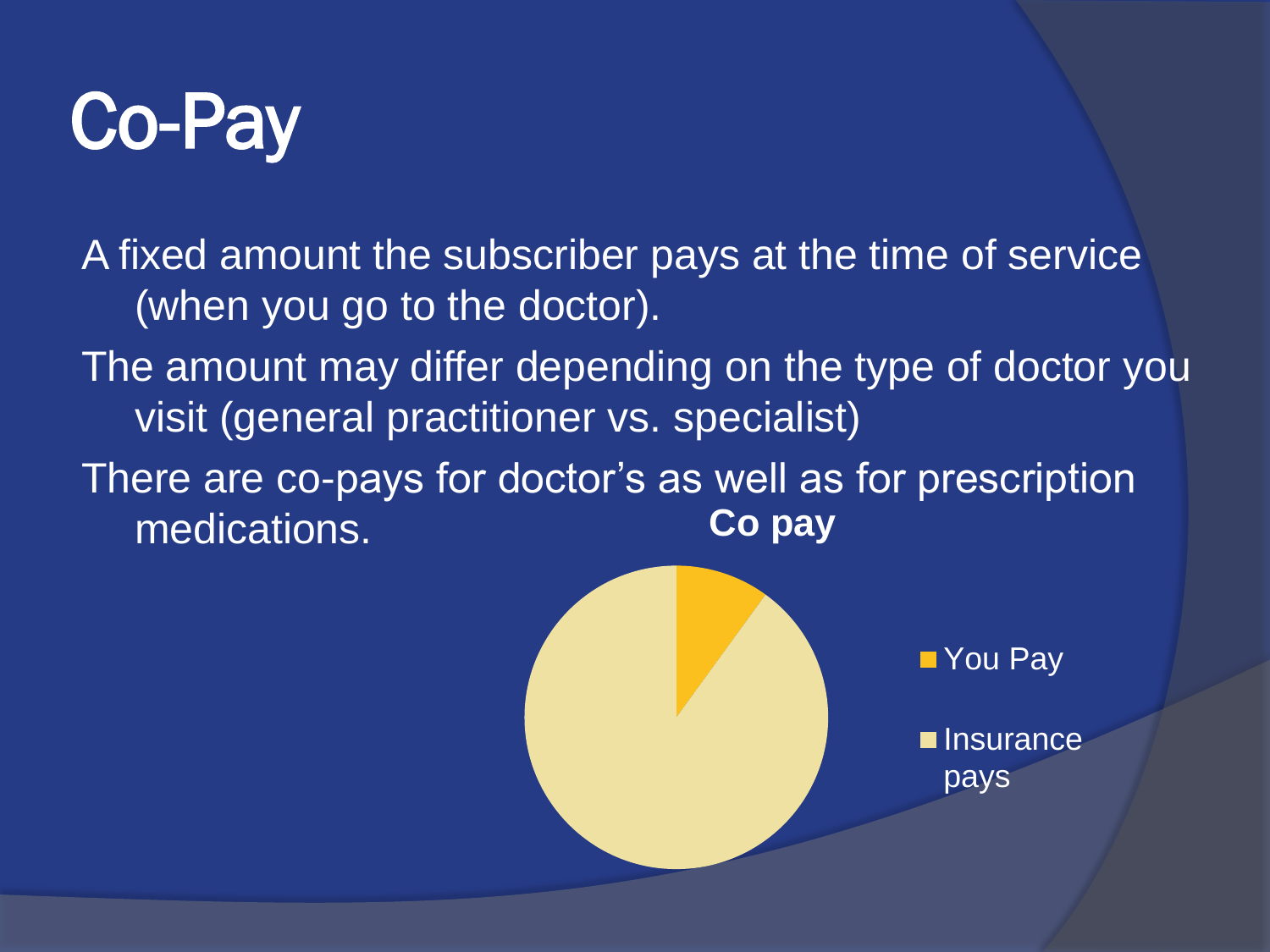## What is a premium

Premium - *the monthly fee that is paid to an insurance company or health plan to provide health coverage, including paying for healthrelated services such as doctor visits, hospitalizations, and medications.*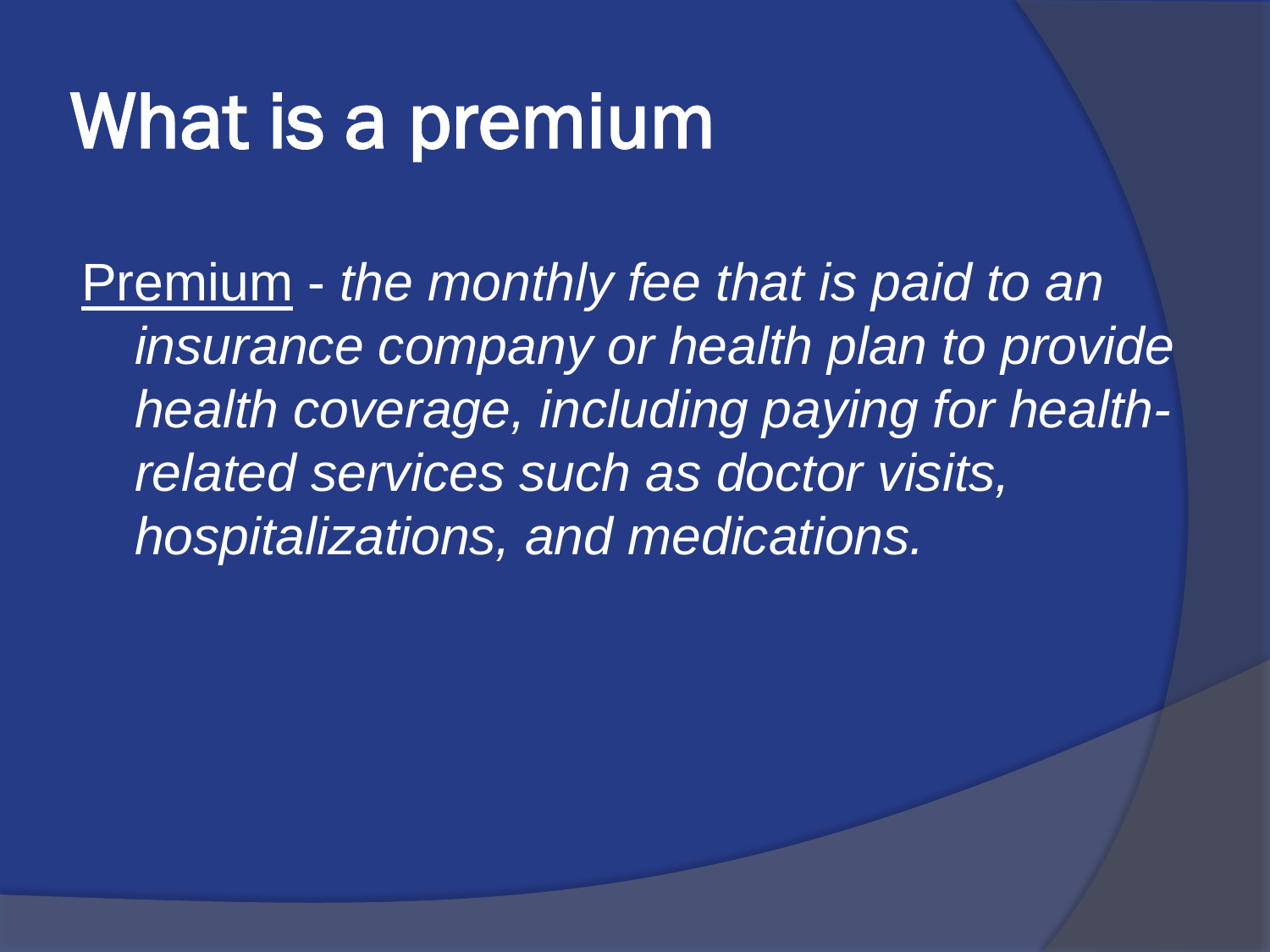### Pre-existing condition

- An illness or injury which happened before you purchased your insurance policy.
- Examples of pre-existing conditions are:
	- Diabetes
	- Cancer
	- Tendonitis from a 10 year old ski injury
	- Pregnancy (yes, pregnancy is considered a preexisting condition)
- Affordable Care Act: Beginning in 2014, health insurance companies cannot deny you for having a pre-existing condition.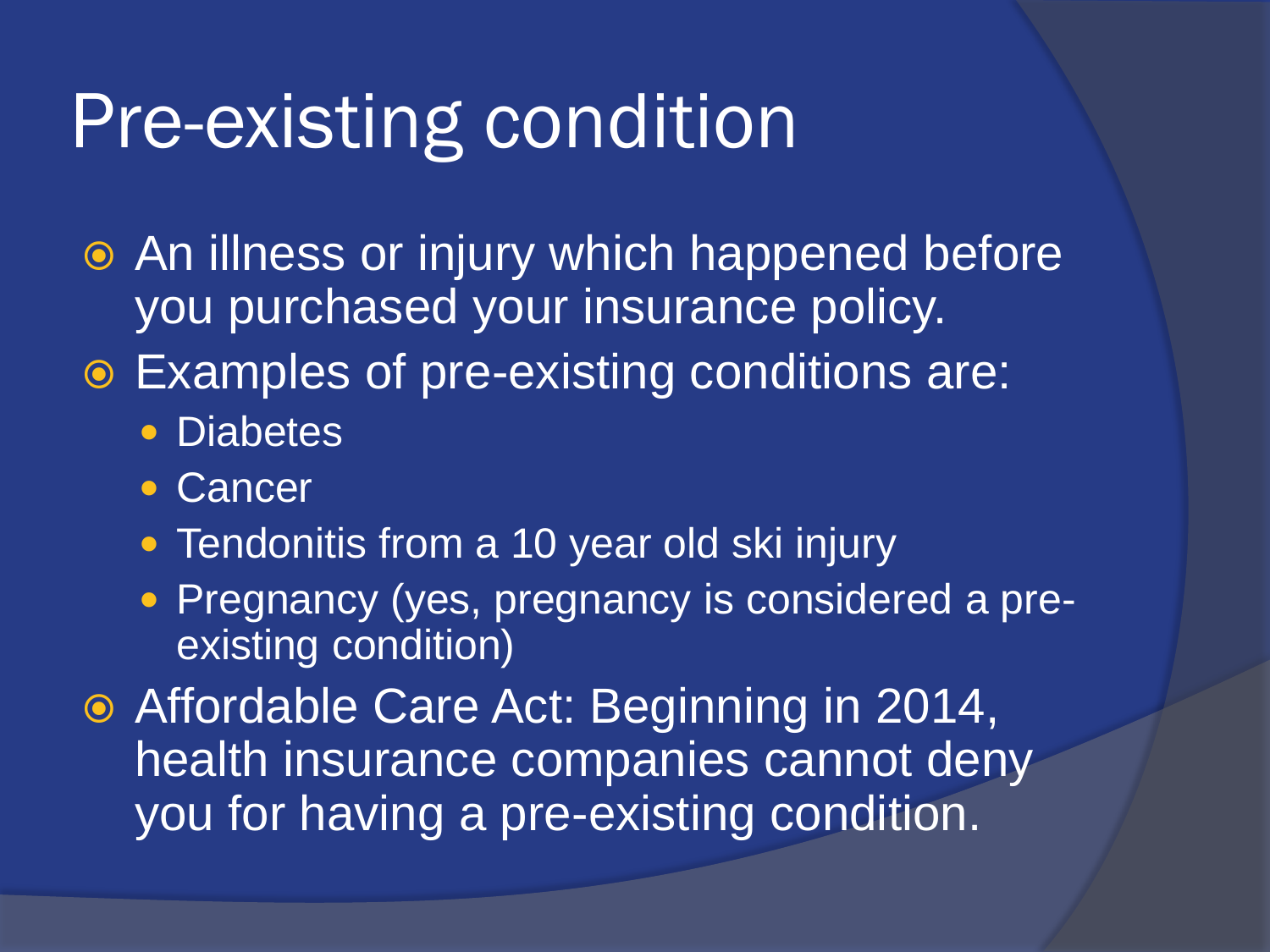### Provider and Subscriber

Provider The insurance company

When you call a doctor to schedule an appointment, the receptionist will ask, "*Who is your health insurance provider*" and you will respond "*Blue Cross/Blue Shield*" or "*United*"

**Subscriber** You – the insured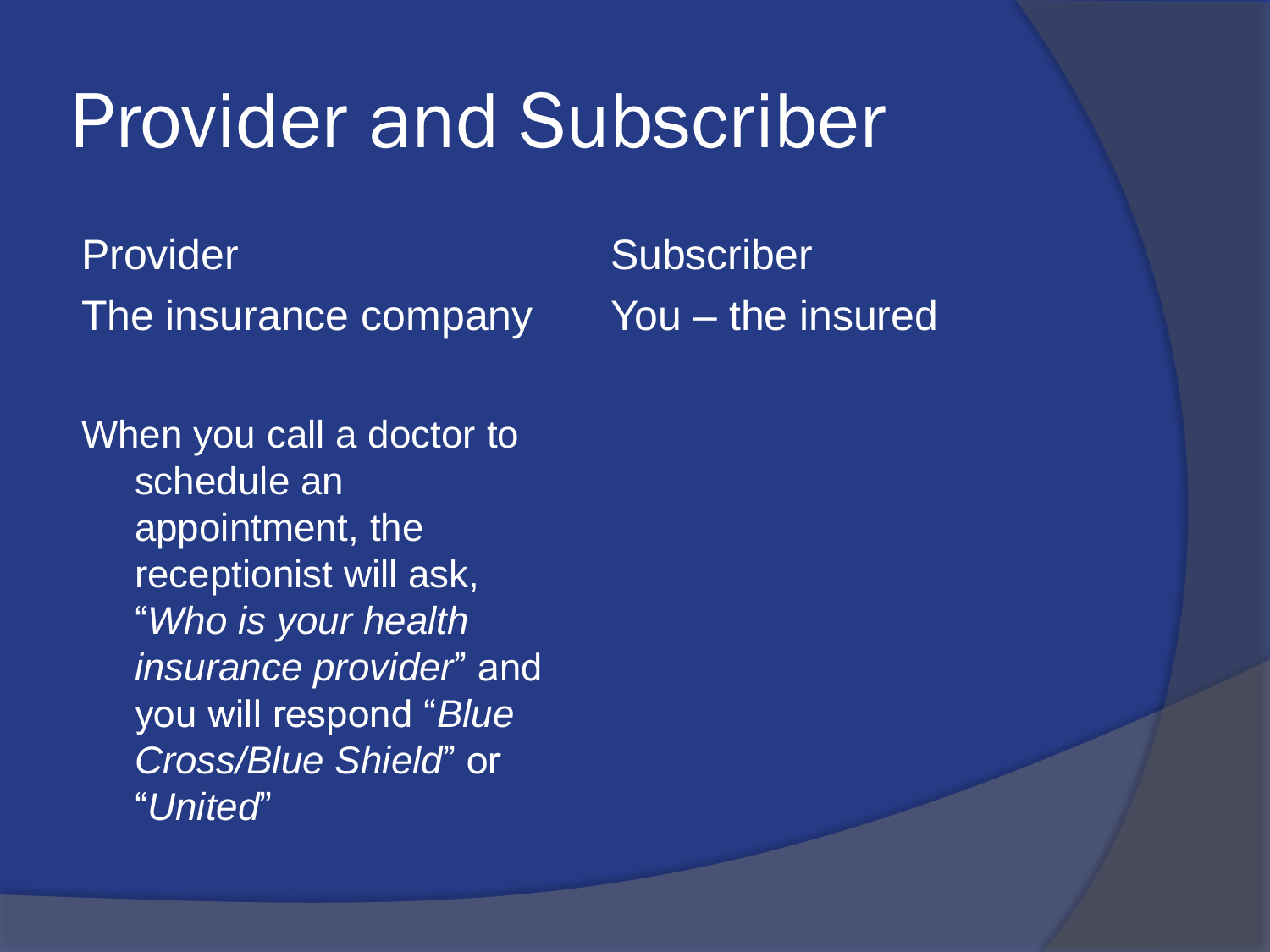### Out-of-pocket expense

 Medical costs which the subscriber (YOU) is responsible for. These are in addition to the cost of the premium. They are charges the insurance will not cover (e.g., deductible, co-pays, etc)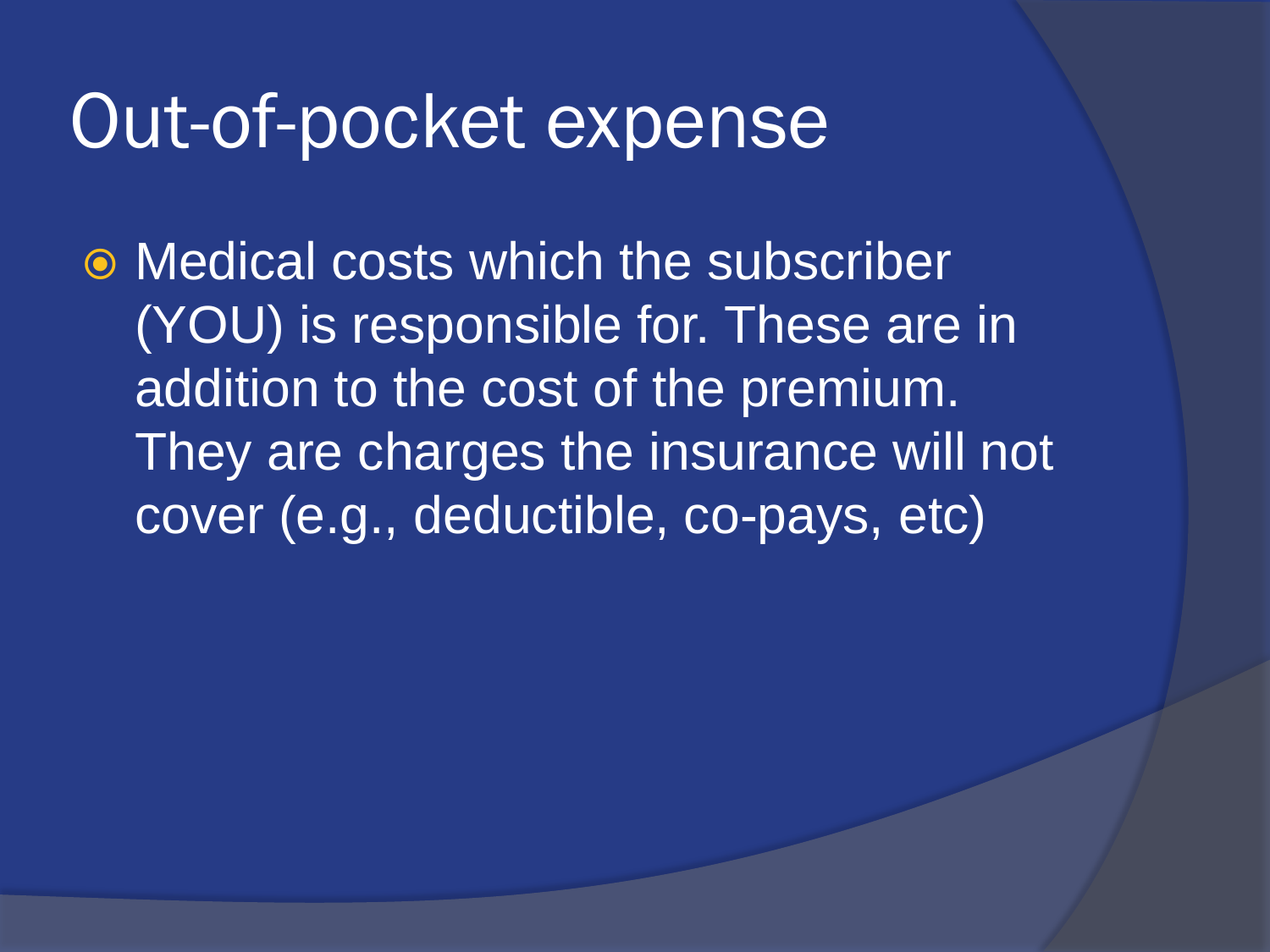### Schedule of Benefits

- A listing of the services for which payment will be made by a third party *without* specification of the amount to be paid.
- Make sure you read this carefully when choosing a policy & consider what your medical needs are or might be.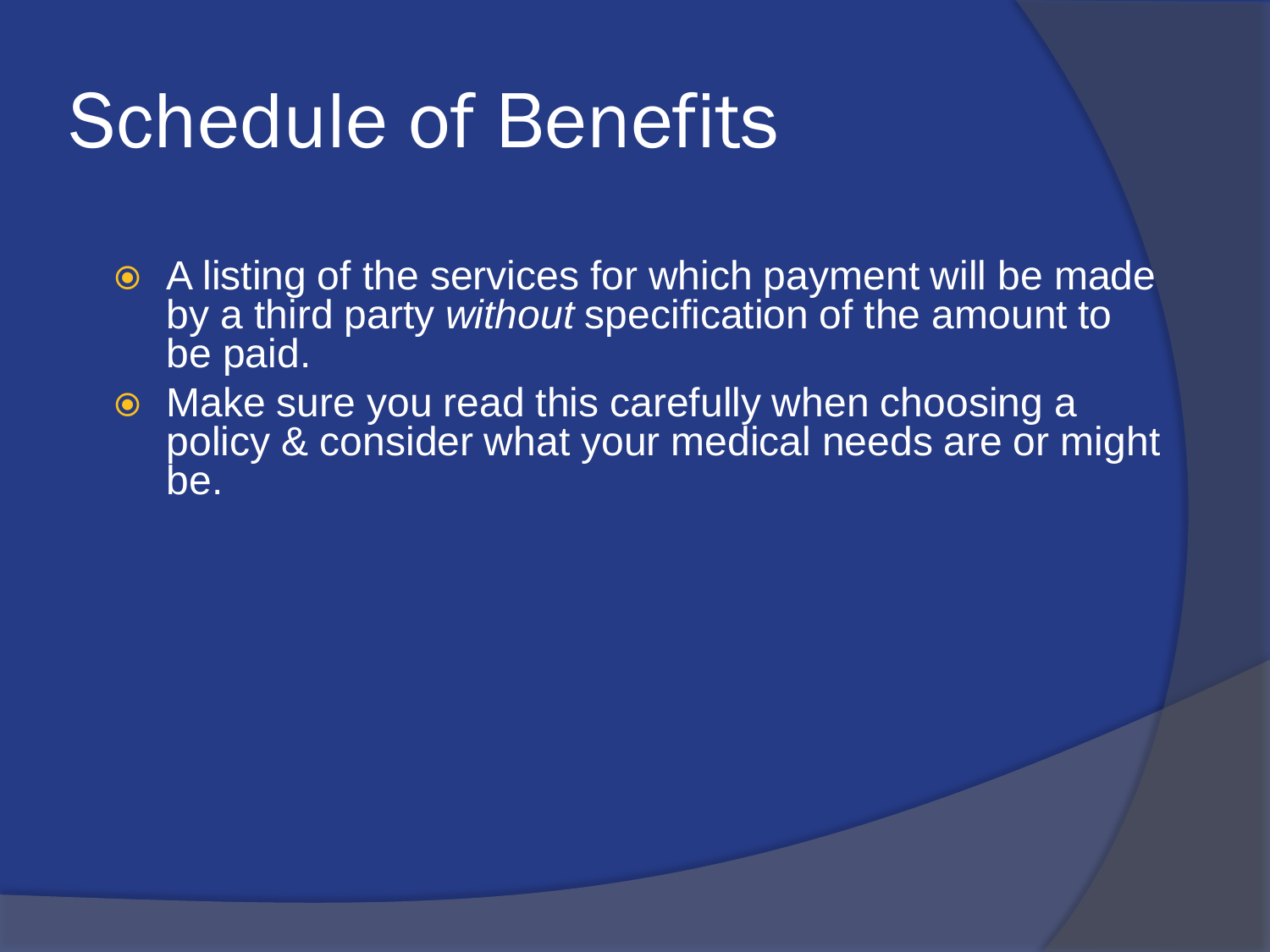### In-network provider vs. out-ofnetwork provider

In-Network

A healthcare provider or facility that has a contract with the insurance company. They provide services at a reduced cost to subscribers of that insurance company

#### Out-of-Network

A healthcare provider or facility that does not have a contract with the insurance company.

Treatment at these facilities will cost the patient more.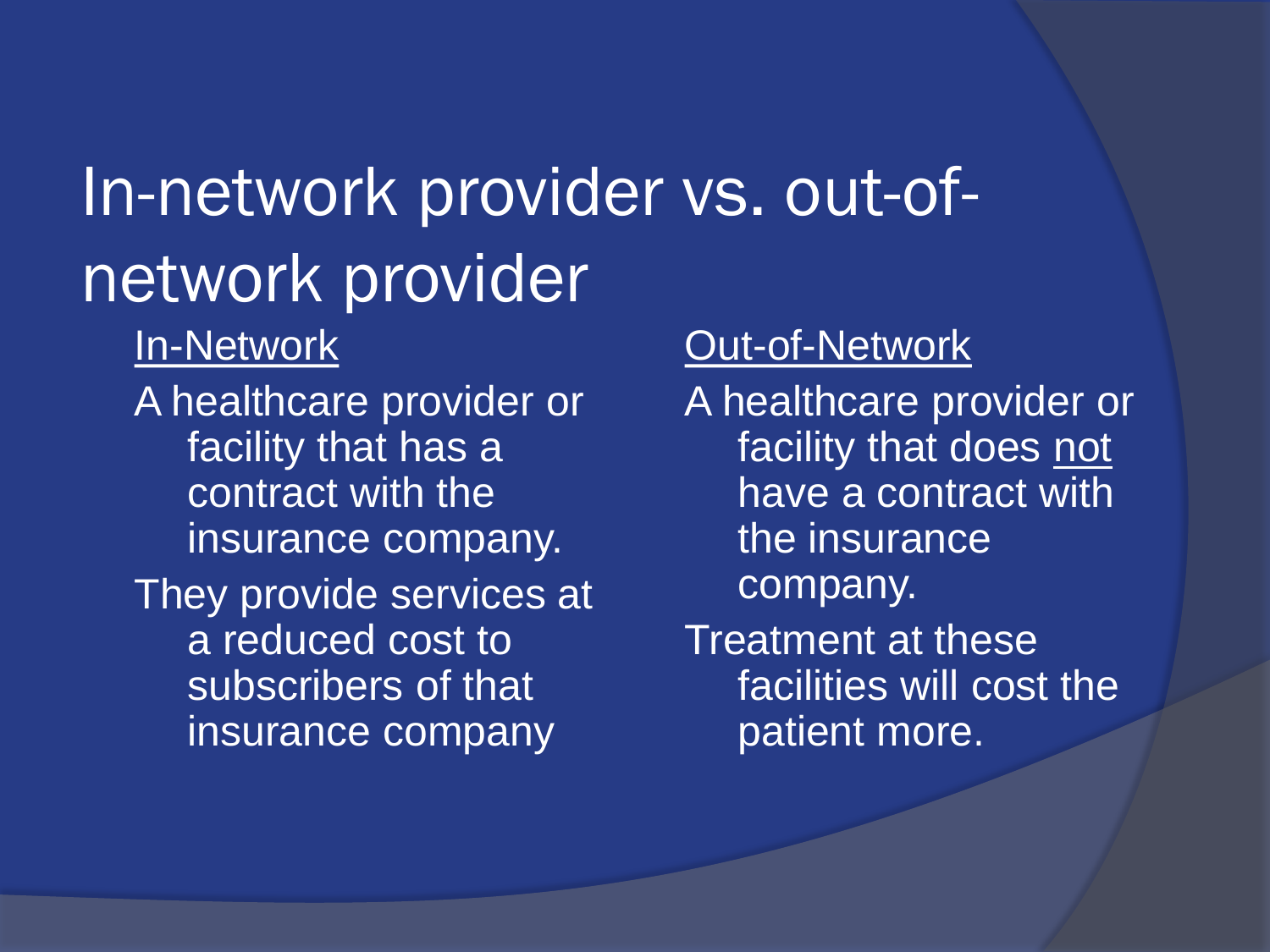### Types of Insurance Policies

#### Managed Care:

- **Preferred Provider Organizations (PPOs)**
- Health Maintenance Organizations (HMOs)

#### **⊙ Others**

- Fee-for-Service / Indemnity Plans
- Point-of-Service Plan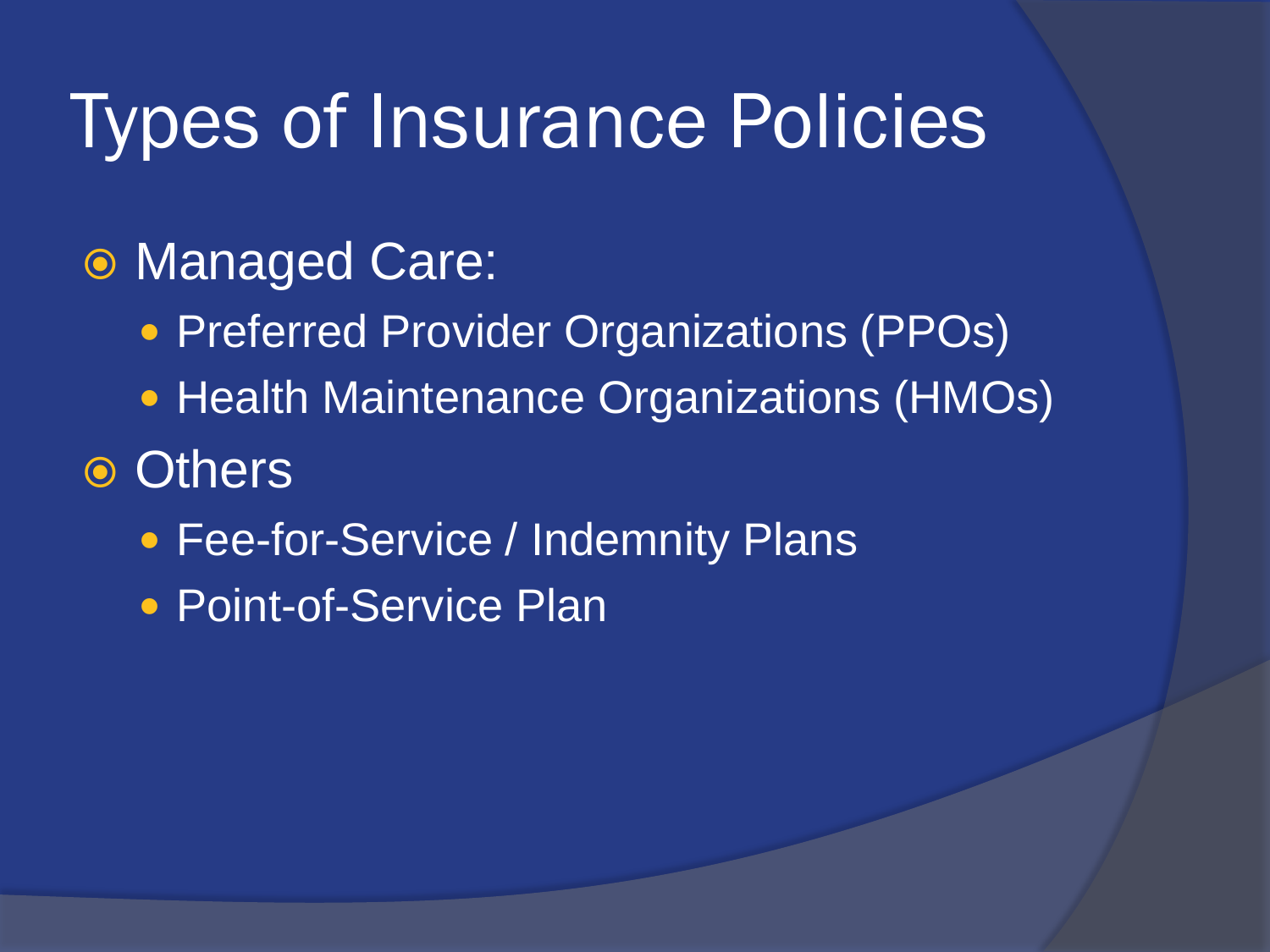## HMO – Health Maintenance **Organization**

- You will be assigned a general practitioner
- That GP will determine if and when and to whom you will go if more specialized treatment is necessary (serves as a gatekeeper)
- You may receive a list of PCPs (Primary Care Providers) from which to choose a doctor (based on location, gender, etc.)
- Typically with the HMO, no deductible is charged
- There may be a small co-pay fee for visiting a doctor in-network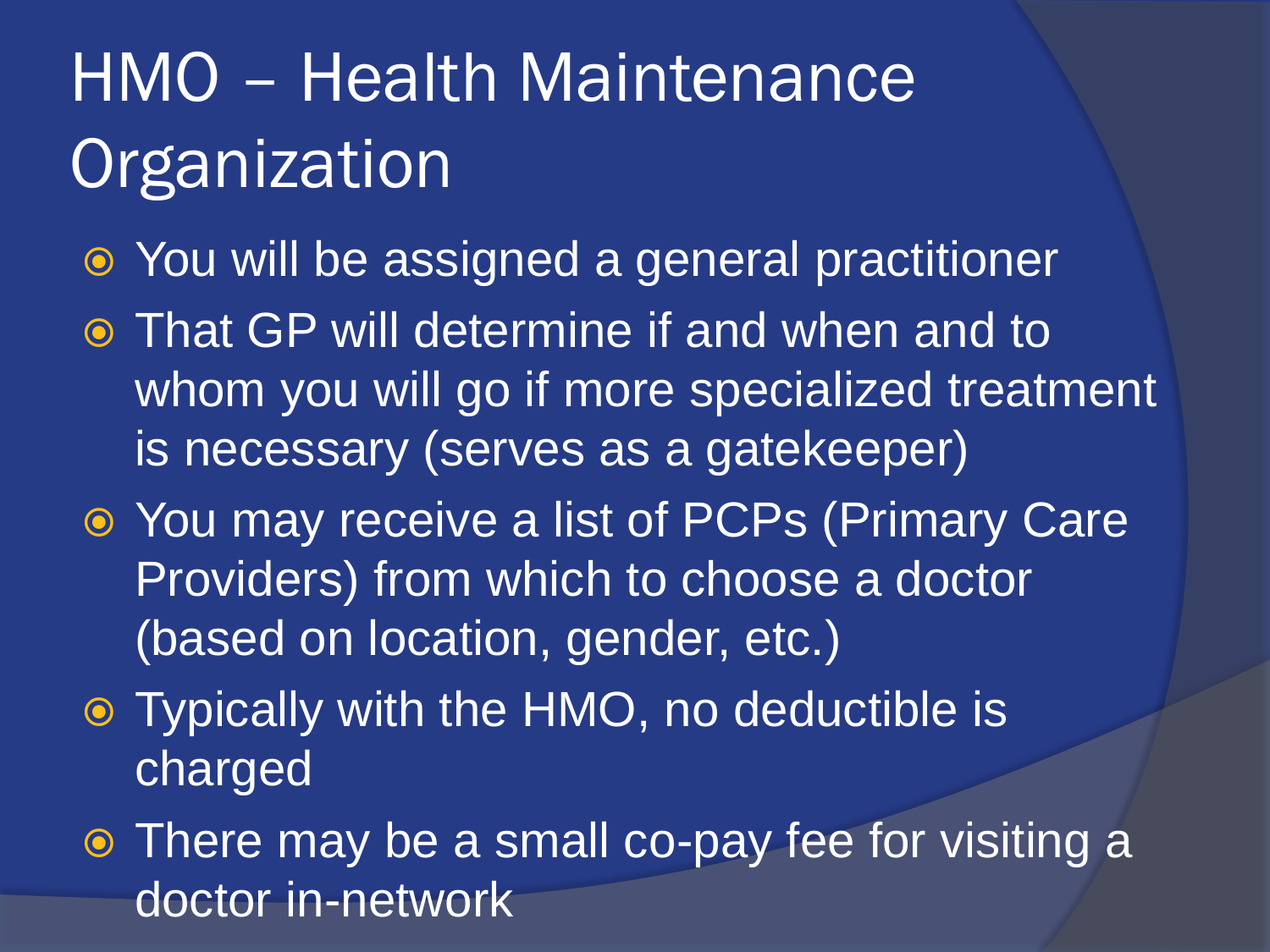## PPO – Preferred Provider **Organization**

- Patient may see any doctor on list of PCPs (Primary Care Providers)
- Patient may visit specialist without referral from a GP
- May pay greater co-pay, deductible, and likely more out-of-pocket expenses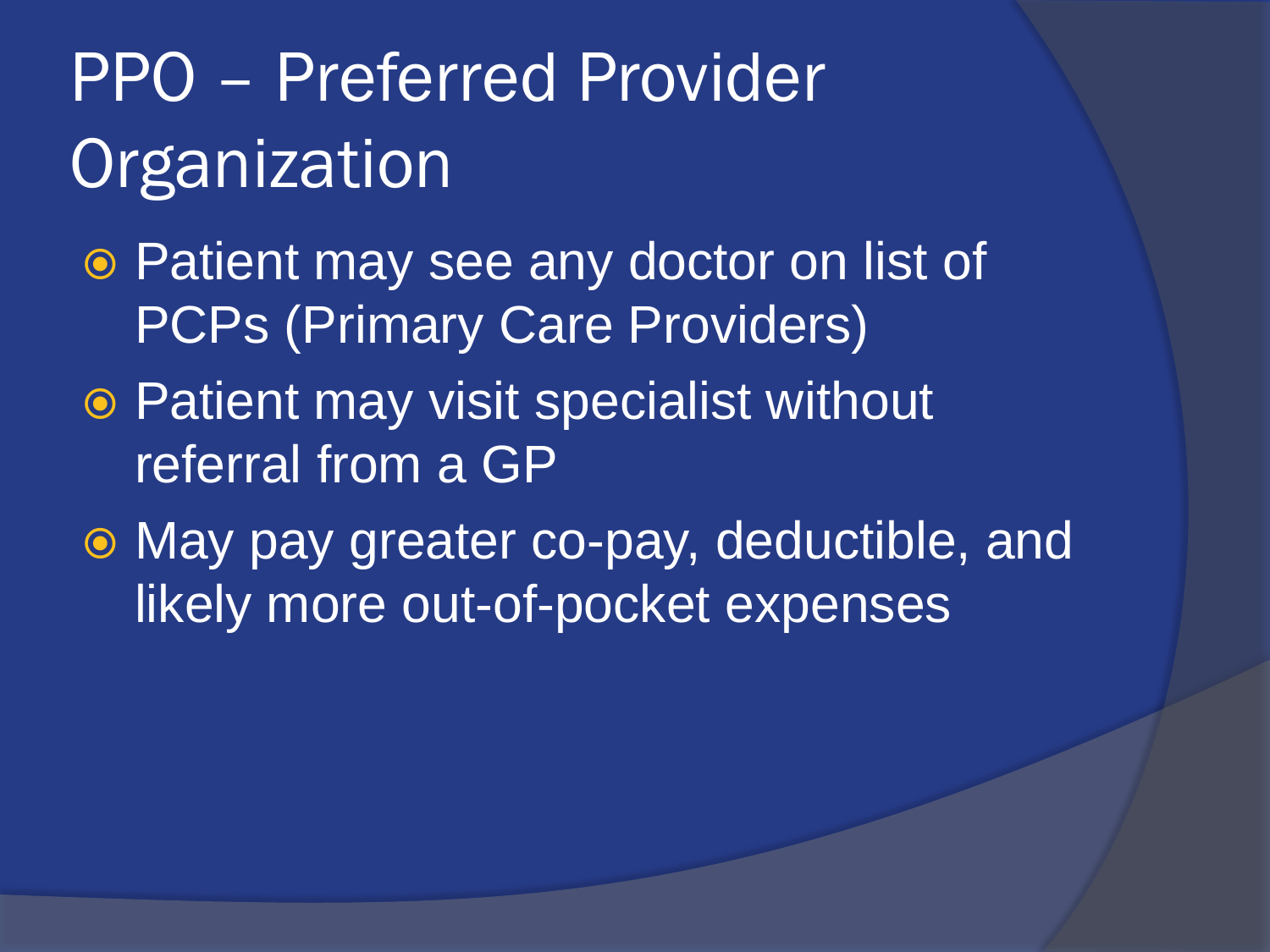### Fee-for-Service (Indemnity) Plan

- **■** Obtained by individuals on their own, or through groups, such as employers or associations.
- Generally offer the freedom to choose your own healthcare providers including specialists and hospitals.
- The medical costs are split between the insurance company and the subscriber. Each pays a fixed percentage of the medical costs.
- These plans have set maximum "out-of-pocket expenses" the subscriber will have to pay.
- 



Deductible

- Co-pay/out-of-pocket expense
- **Insurance Company Covers**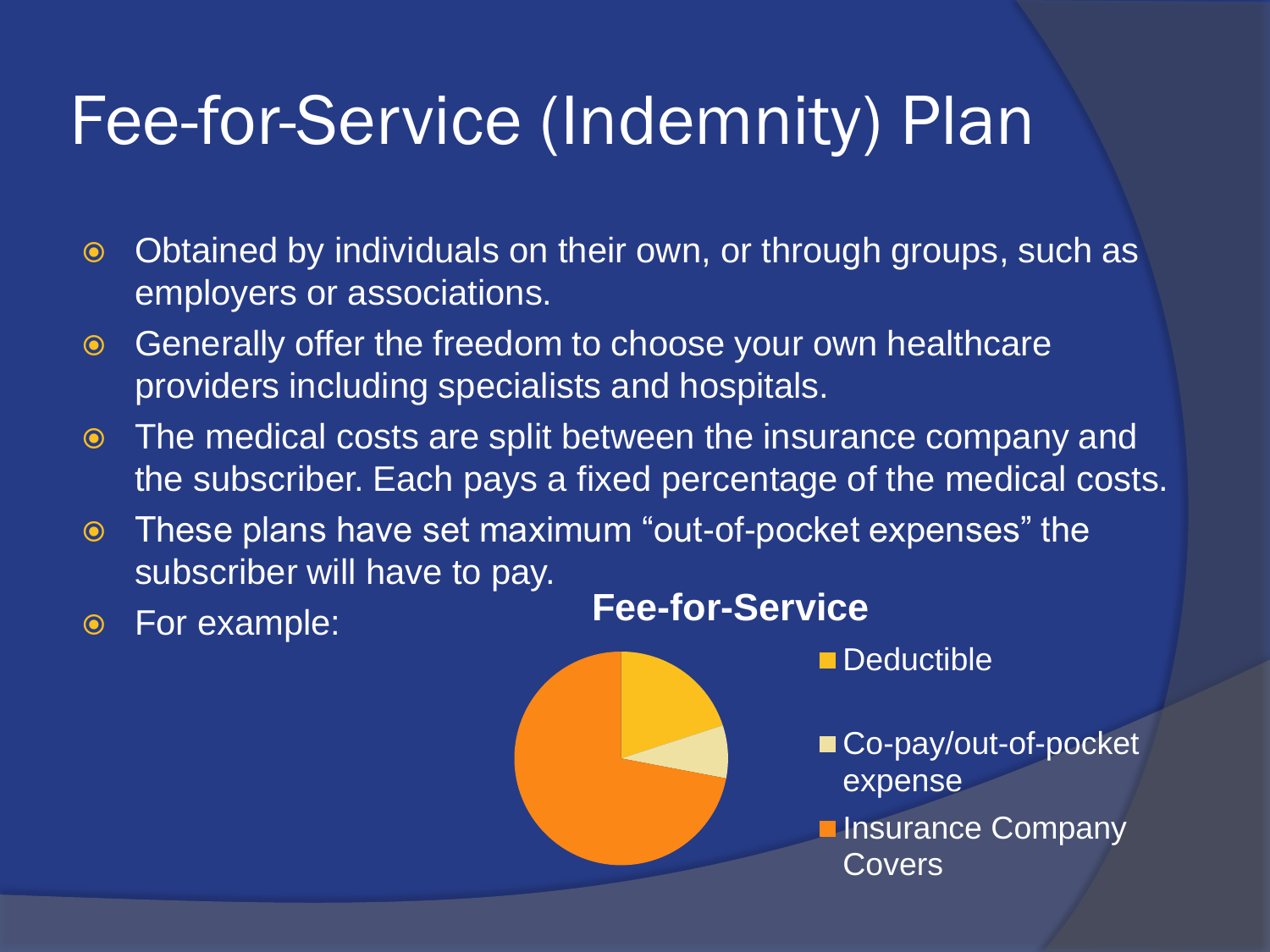### Point of Service Plans

- A blend of elements of managed care and indemnity plans.
- Every plan is different, so choose carefully!
- Read the fine print and understand the terminology.
	- If you have a pre-existing condition, or if you have regularly prescribed medications (birth control, anti-depressants, blood pressure, insulin, etc.) make sure costs for those will not be exorbitant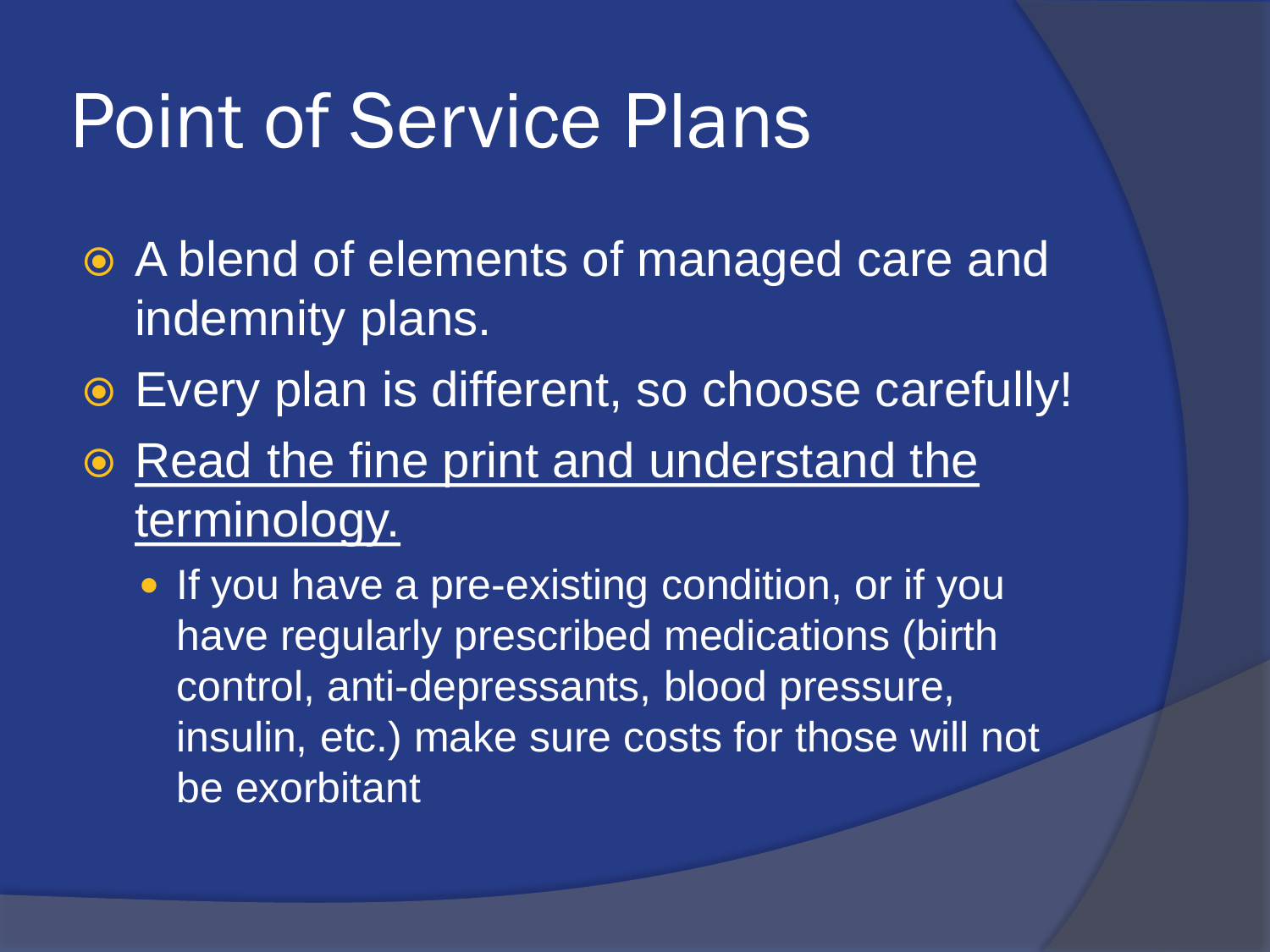### When shopping for a policy

- Determine realistically your medical needs
- Pay close attention to the **schedule of benefits** or **description of benefits**. This will spell out the details of the policy.
- Note the lifetime maximums paid by the insurance company. You may wish to have more coverage. \$30,000 won't go far towards a long-term hospitalization. Can you purchase optional medical coverage? For how much?
- Read about reasonable and customary charges and how that will affect you.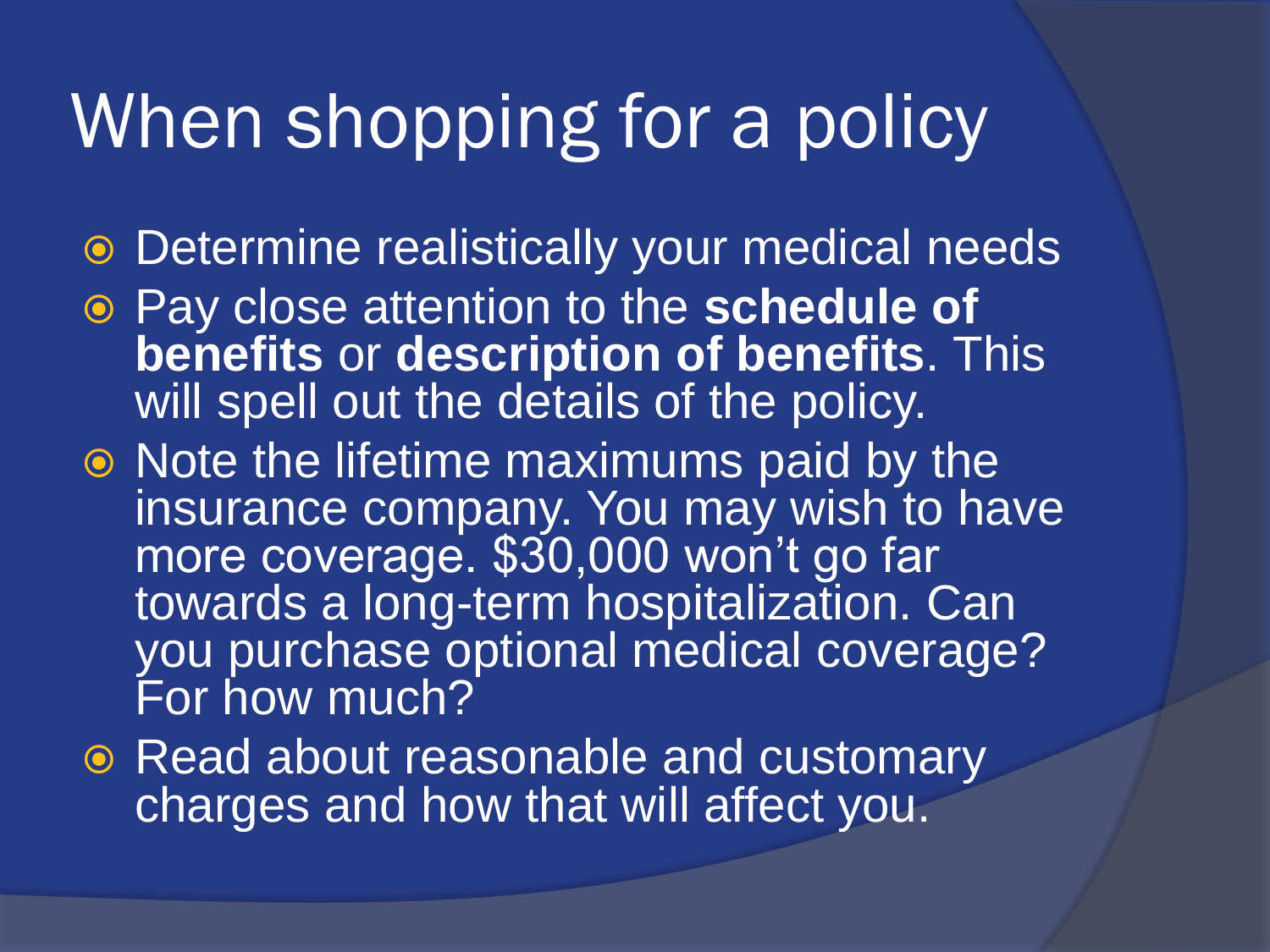### Shopping for insurance cont.

- Note the maximum paid per illness or injury.
- Compare premium costs, deductibles, and copayments.
- Read the **limitations and exclusions** carefully.
- Note if there are geographical limitations to the policy.
- **■** See if the plan offers a certificate of creditable coverage. This is evidence of your coverage under the health plan, and will assist you to avoid the pre-existing clauses in your next policy.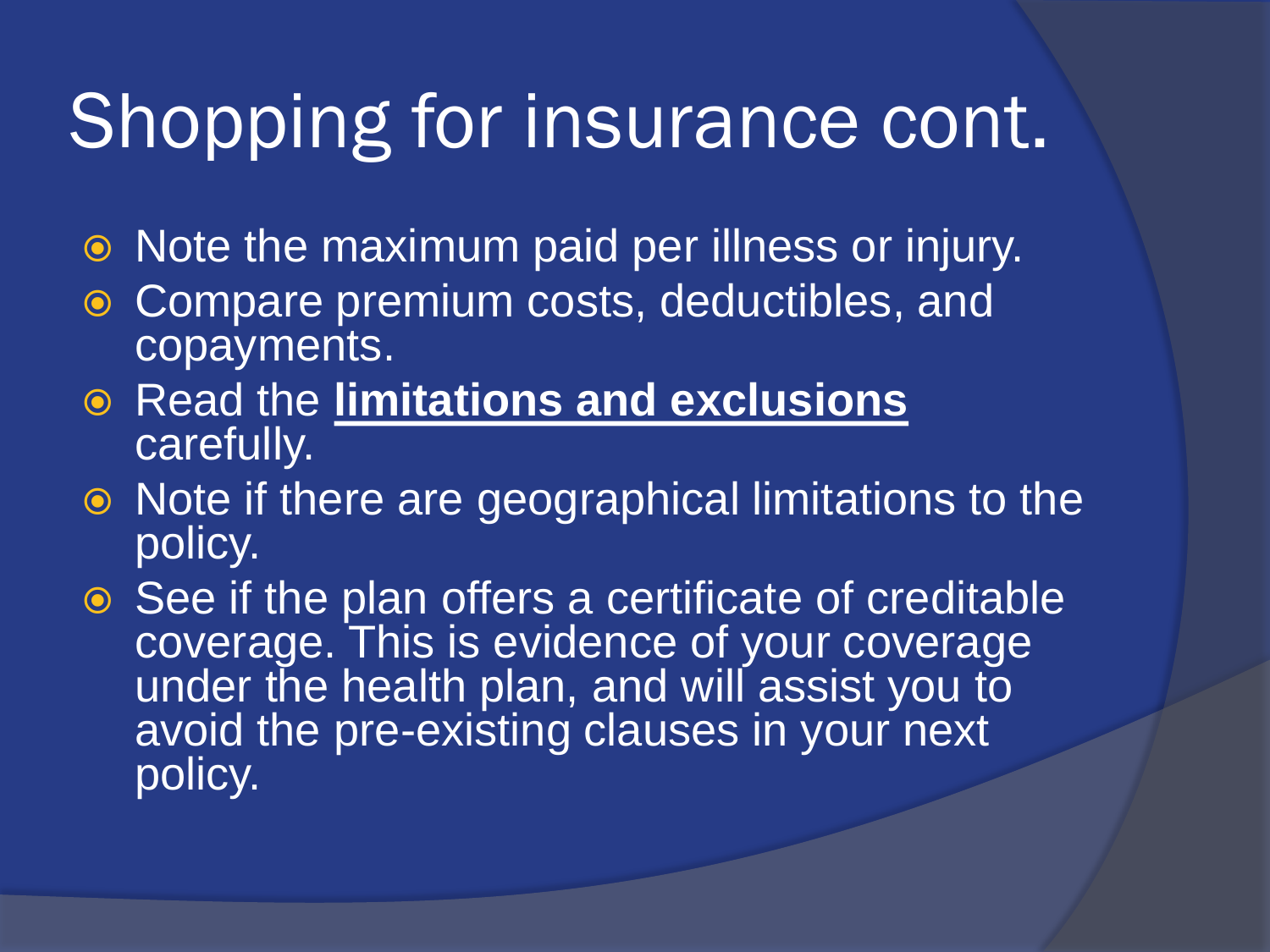## Finally…

- The information provided here is generic and very general. It is important to compare policies and to understand their benefits and limitations for YOUR NEEDS!
- Remember, you get what you pay for. Be an informed consumer!